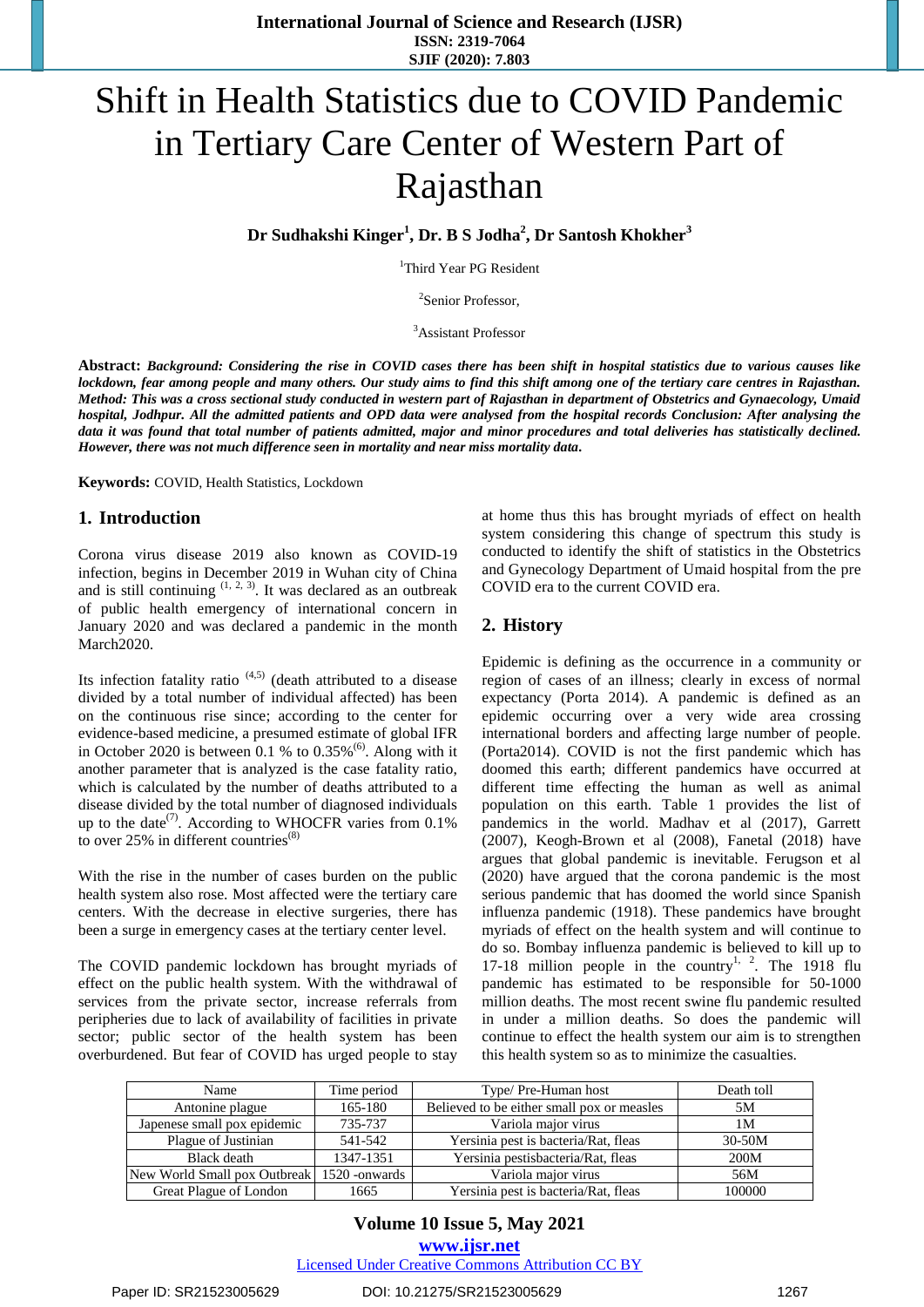## **International Journal of Science and Research (IJSR) ISSN: 2319-7064 SJIF (2020): 7.803**

| Italian plague       | 1629-1631          | Yersinia pest is bacteria/Rat, fleas        | 1M                   |
|----------------------|--------------------|---------------------------------------------|----------------------|
| Cholera Pandemics1-6 | 1817-1923          | V. Cholerae bacteria                        | $1M+$                |
| Third Plague         | 1885               | Yersinia pest is bacteria/Rat, fleas        | 12M(China and India) |
| Yellow fever         | $\text{Late}1800s$ | Virus/Mosquitoes                            | 10000-150000         |
| Russian flu          | 1889-1890          | H2N2(avian origin)                          | 1M                   |
| Spanish flu          | 1918-1919          | H1NIvirus/pig                               | $40-50M$             |
| Asian flu            | 1957-1958          | H <sub>2</sub> N <sub>2</sub> virus         | 1.1M                 |
| Hong Kong Flu        | 1968-1970          | H3N2virus                                   | 1M                   |
| <b>HIV/AIDS</b>      | 1981-present       | Virus/Chimpanzees                           | $25 - 35M$           |
| Swine flu            | 2009-2010          | H1N1virus/Pigs                              | 200000               |
| <b>SARS</b>          | 2002-2003          | Corona virus/ Bats, Civets                  | 770                  |
| Ebola                | 2014-2016          | Ebola virus/ Wild animals                   | 11000                |
| <b>MERS</b>          | $2015$ -present    | Corona virus/Bats, camels                   | 850                  |
| COVID19              | 2019-present       | Corona virus – unknown (possibly pangolins) | 4700                 |

## **3. Aim**

To identify the shift in the statistics of the Obstetrics and Gynaecology department of Umaid hospital in the pre COVID era from April 2019 to October 2019 to current COVID era from March 2020 to November2020.

# **4. Method**

This study was an observational cross sectional study conducted in the Obstetrics and Gynecological Department of Umaid Hospital; after obtaining permission from the ethics department of Dr. S N Medical College comparing the results from pre COVID times (April 2019 to October 2019) with current COVID times (April 2020 to October 2020). All the data which will be including total OPD patients, total admissions in the obstetric department including inward and labor room, total referrals, total deliveries subcategorized into total vaginal deliveries and total cesarean sections, total abortions and evacuations done, near miss maternal mortality and total mortalities along with it health personnel affected with COVID will be collected from hospital records and will be analyzed.

### **5. Result**



The above table shows difference in the OPD admission between the year 2019 and 2020. The p value for above table is <0.05 which is found to statistically significant.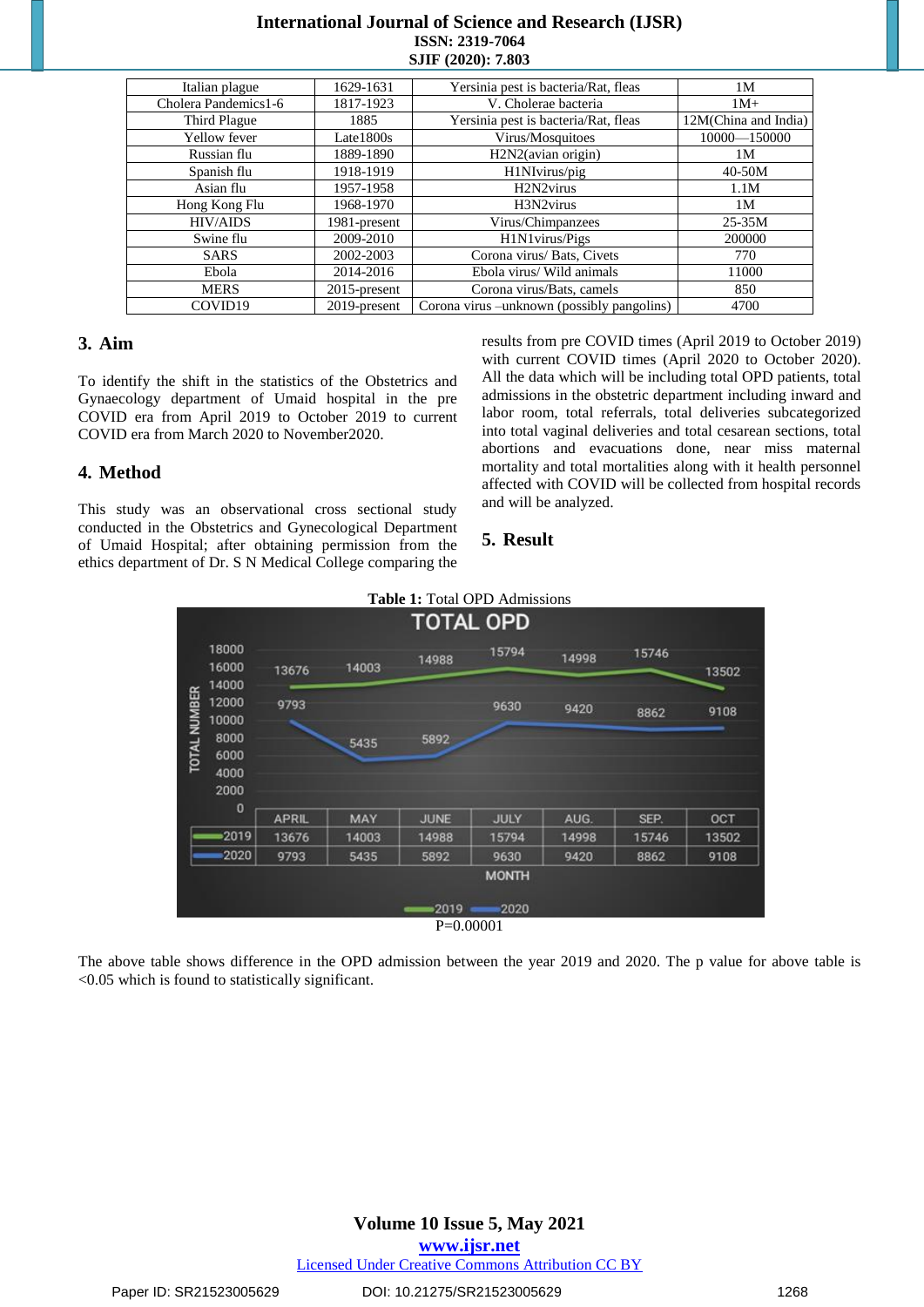## **International Journal of Science and Research (IJSR) ISSN: 2319-7064 SJIF (2020): 7.803**



#### P=0.0001

The above table shows difference in the IPD admission between the year 2019 and 2020. The p value for above table is <0.05 which is found to statistically significant.



#### P=0.03

The above table shows difference in the ANC booking between the year 2019 and 2020. The p value for above table is <0.05 which is found to statistically significant.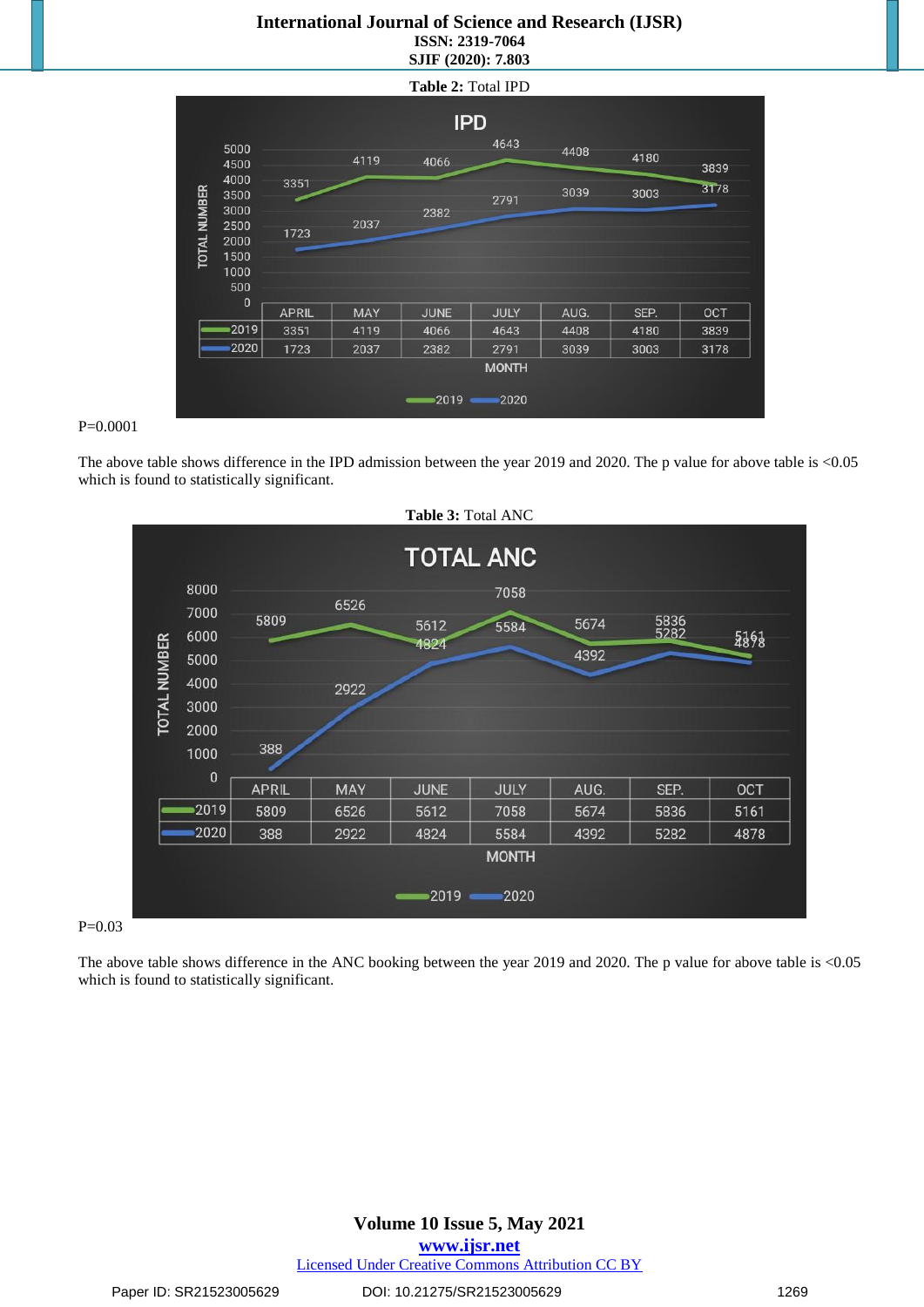## **International Journal of Science and Research (IJSR) ISSN: 2319-7064**

**SJIF (2020): 7.803**



The above table shows difference in the vaginal deliveries admission between the year 2019 and 2020. The p value for above table is <0.05 which is found to statistically significant.



#### $P=0.02$

The above table shows difference in the cesarean section between the year 2019 and 2020. The p value for above table is <0.05 which is found to statistically significant*.*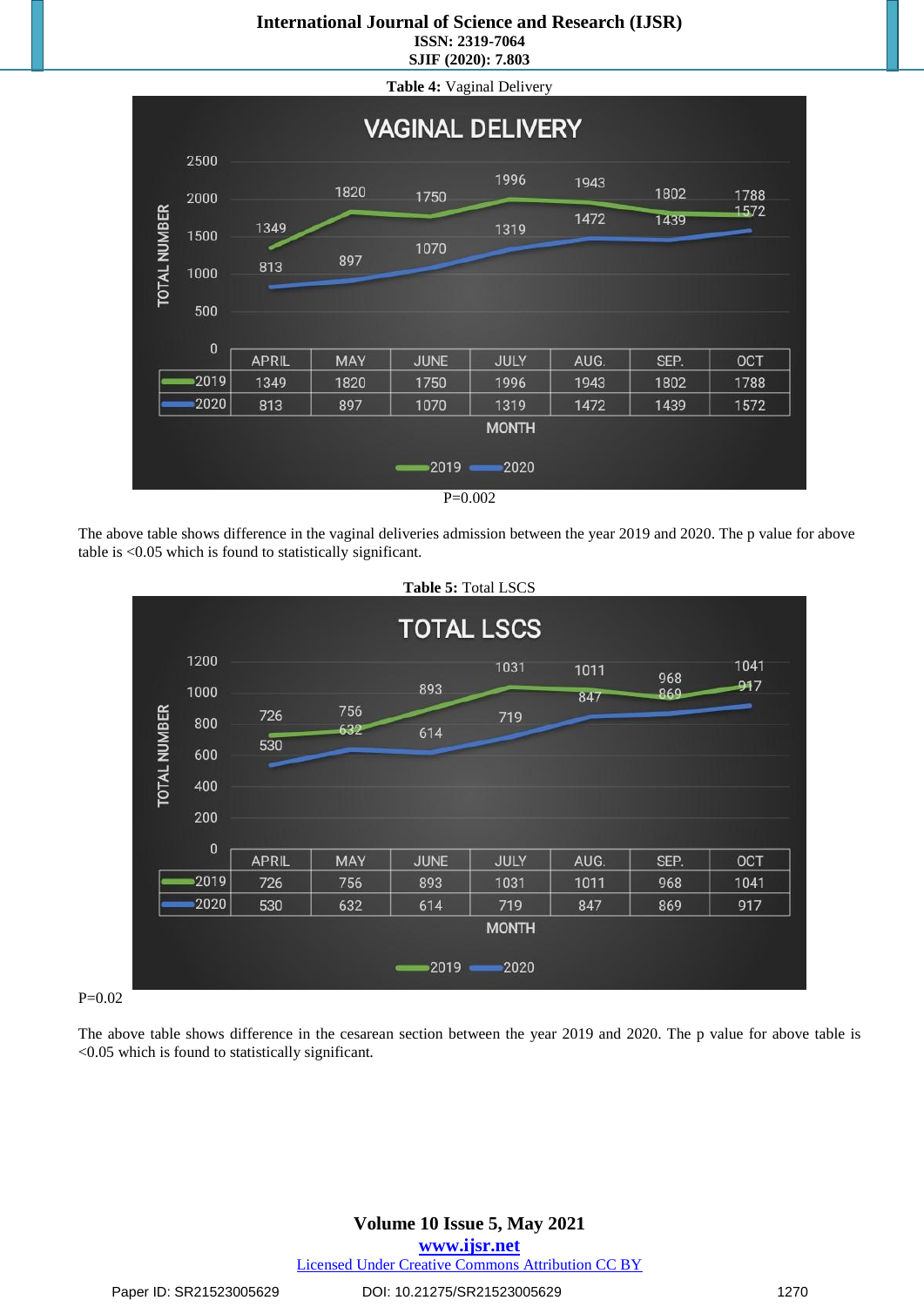## **International Journal of Science and Research (IJSR) ISSN: 2319-7064**

**SJIF (2020): 7.803**



#### P=0.00005

The above table shows difference in the **major operation** between the year 2019 and 2020. The p value for above table is <0.05 which is found to statistically significant.



#### $P=0.04$

The above table shows difference in the **total minor procedures** between the year 2019 and 2020. The p value for above table is <0.05 which is found to statistically significant.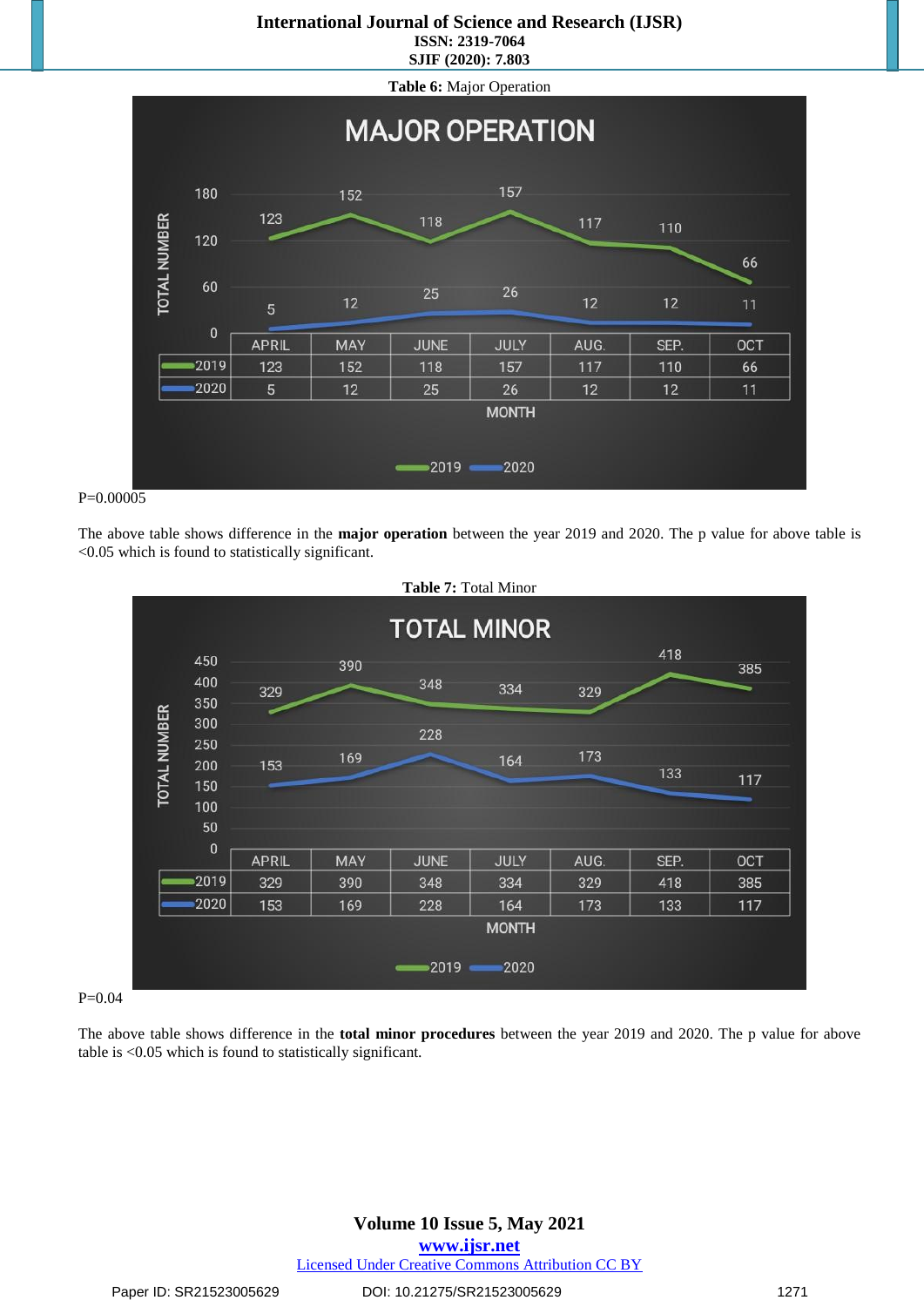# **International Journal of Science and Research (IJSR) ISSN: 2319-7064**

**SJIF (2020): 7.803**







The above table shows difference in the **near miss maternal mortality** between the year 2019 and 2020. The p value for above table is >0.05which is found to statistically significant.



#### $P=0.7$

The above table shows difference in the mortality between the year 2019 and 2020. The p value for above table is >0.05 which is not found to be statistically significant.

#### **6. Observation**

As seen in table 1 number of total OPD admissions has statistically declined during the lockdown period; this is the effect of lockdown imposed during this period which resulted in a decrease in communication and transport. During this period elective procedures were abandoned moreover patients were mostly managed on an OPD basis or from home which directly throws impact on the total number of admissions, anc bookings, as well as major and minor operative procedures as depicted in table 2,3,6 and 7.Considering table 4 and 5 total number of deliveries, have declined which included both vaginal and cesarean sections; our is a tertiary care center which has catered the population of western Rajasthan however restrictions due to COVID resulted in a decrease in communication and transport and